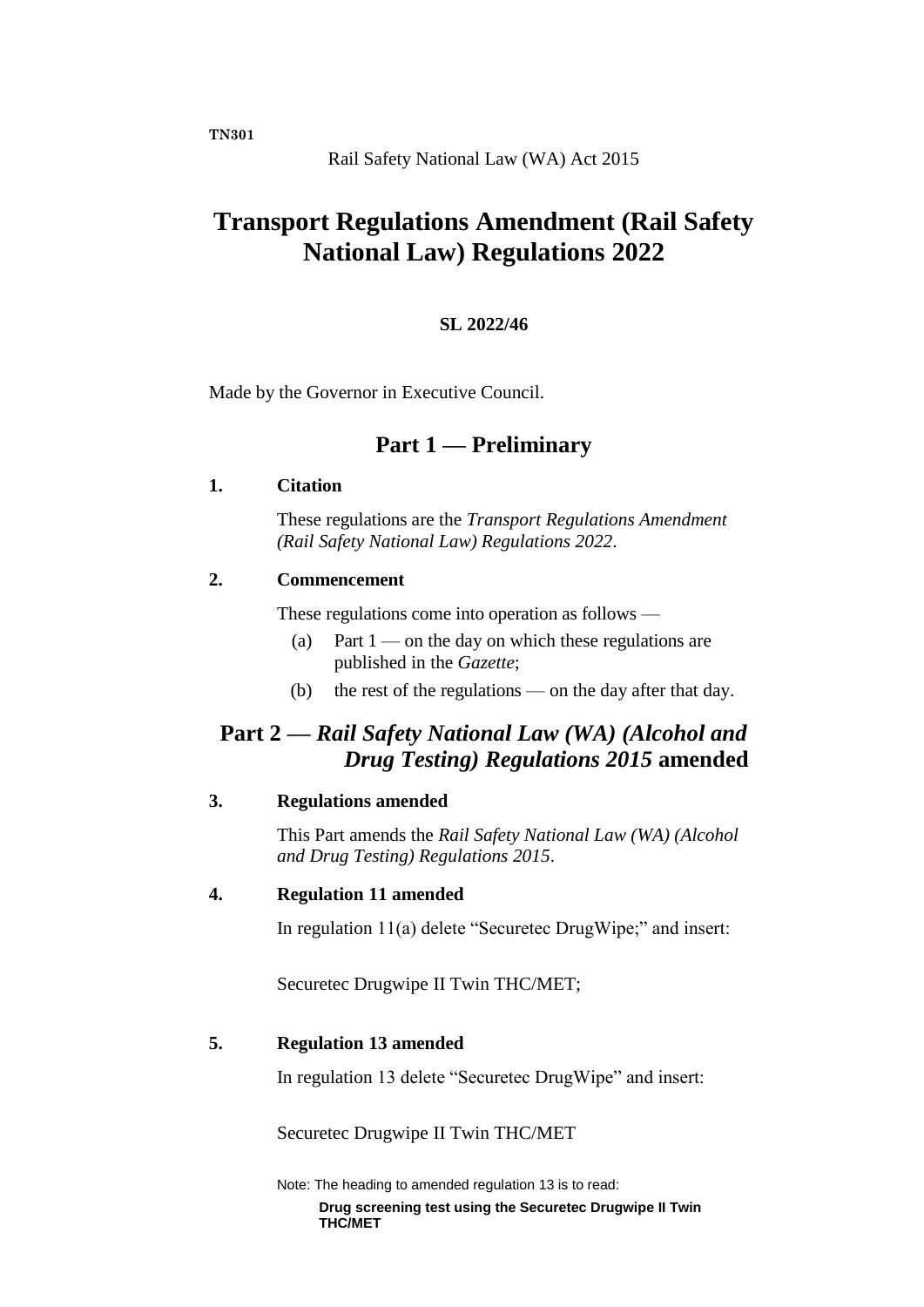### **6. Regulation 16 replaced**

Delete regulation 16 and insert:

### **16. Prescribed device for oral fluid for analysis**

The device known as the UltraSal-2 Saliva Collection Device is prescribed for the purposes of paragraph (b) of the definition of *oral fluid analysis* in section 9(1) of the Act.

# **7. Part 5 Division 2 deleted**

Delete Part 5 Division 2.

#### **8. Regulation 25 amended**

In regulation 25(1) delete "is to" and insert:

must

#### **9. Part 5 Division 3A inserted**

After Part 5 Division 3 insert:

# **Division 3A — Securetec Drugwipe II Twin Combo**

# **25A. Preparing to collect oral fluid**

All of the following steps must be taken when preparing to collect oral fluid for testing using a Securetec Drugwipe II Twin Combo —

- (a) check that the packaging of the equipment is not damaged and that any expiry date has not passed;
- (b) open the packaged equipment;
- (c) check that each item of the device is present and that none of the items shows any apparent damage.

# **25B. Collecting oral fluid**

All of the following steps must be taken when collecting oral fluid for testing using a Securetec Drugwipe II Twin Combo —

- (a) give the saliva collector to the worker;
- (b) require the worker to wipe both sides of the saliva collector on the worker's tongue;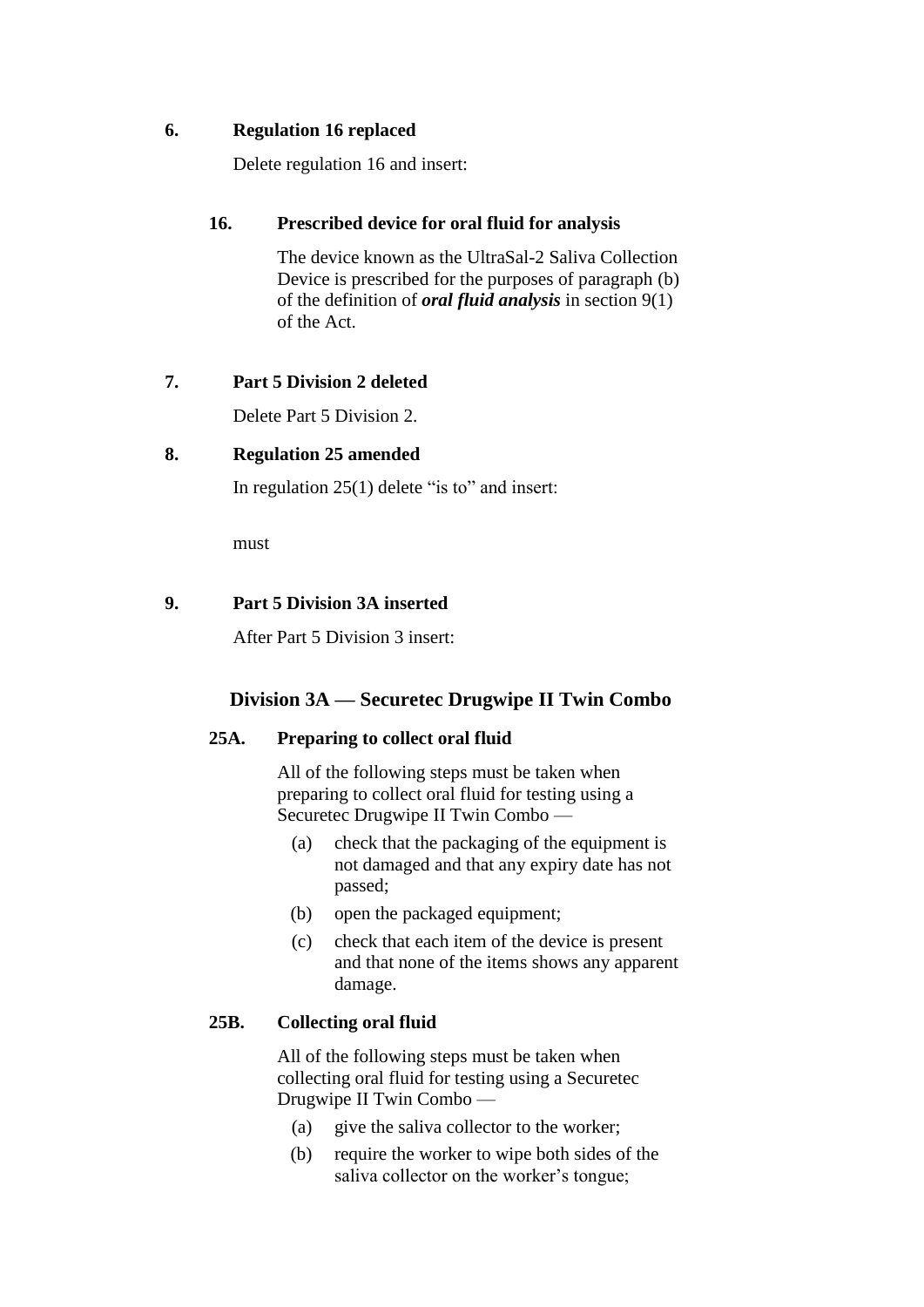- (c) require the worker to place the saliva collector under the worker's tongue and to close the worker's mouth;
- (d) remove the saliva collector from the worker's mouth when the saliva collector's indicator window turns blue.

### **25C. Setting up for oral fluid test**

All of the following steps must be taken when setting up for testing oral fluid using a Securetec Drugwipe II Twin Combo —

- (a) check the viewing windows of the testing device to ensure no control lines are present;
- (b) remove the cover from the testing device.

# **25D. Conducting oral fluid test**

All of the following steps must be taken when testing oral fluid using a Securetec Drugwipe II Twin Combo —

- (a) dab the saliva collector on the pads of the testing device;
- (b) replace the cover on the testing device;
- (c) hold the testing device in a vertical position with the ampoule at the lower end;
- (d) press on the testing device at the appropriate place indicated on the device until the ampoule breaks;
- (e) continue to hold the testing device in a vertical position for a further 10 seconds;
- (f) place the testing device on a horizontal surface and leave it undisturbed for 3 minutes or 8 minutes (as required by the manufacturer's instructions in the testing device's packaging);
- (g) observe the results of the test.

#### **10. Regulation 26 amended**

In regulation 26 delete "testing using a" and insert:

testing using an

#### **11. Regulation 28 amended**

In regulation 28 delete "2 or 3" and insert:

3, 3A or 4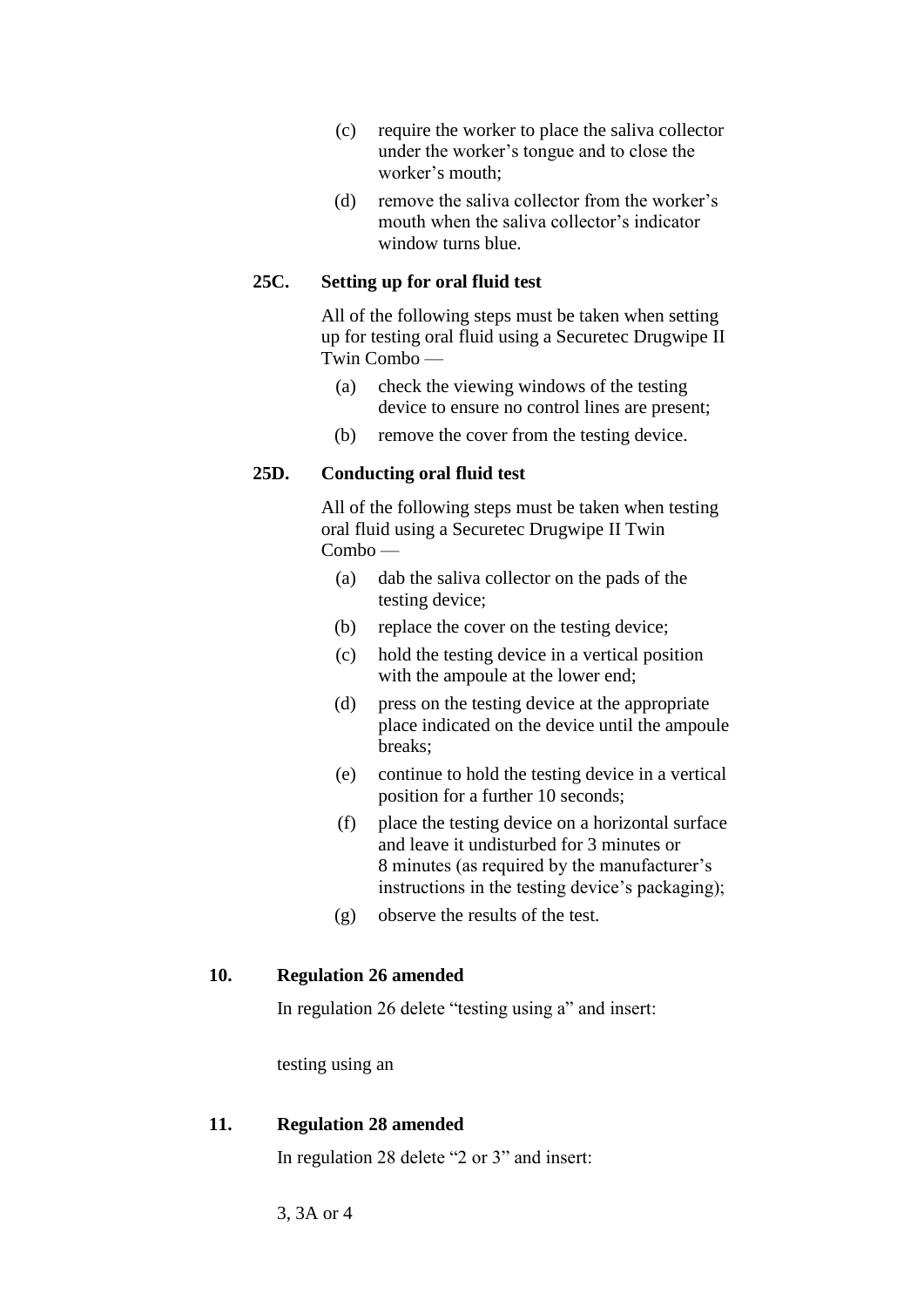# **12. Various references to "are to" amended**

In the provisions listed in the Table delete "are to" and insert:

must

| <b>Table</b> |       |
|--------------|-------|
| r. 6         | r. 7  |
| r. 9         | r. 10 |
| r. 12        | r. 13 |
| r. 14        | r. 21 |
| r. 22        | r. 23 |
| r. 24        | r. 26 |
| r. 27        | r. 34 |
| r. 42        |       |

**Table**

Note: The heading to regulation 8 is to read:

**Prescribed device for breath analysis**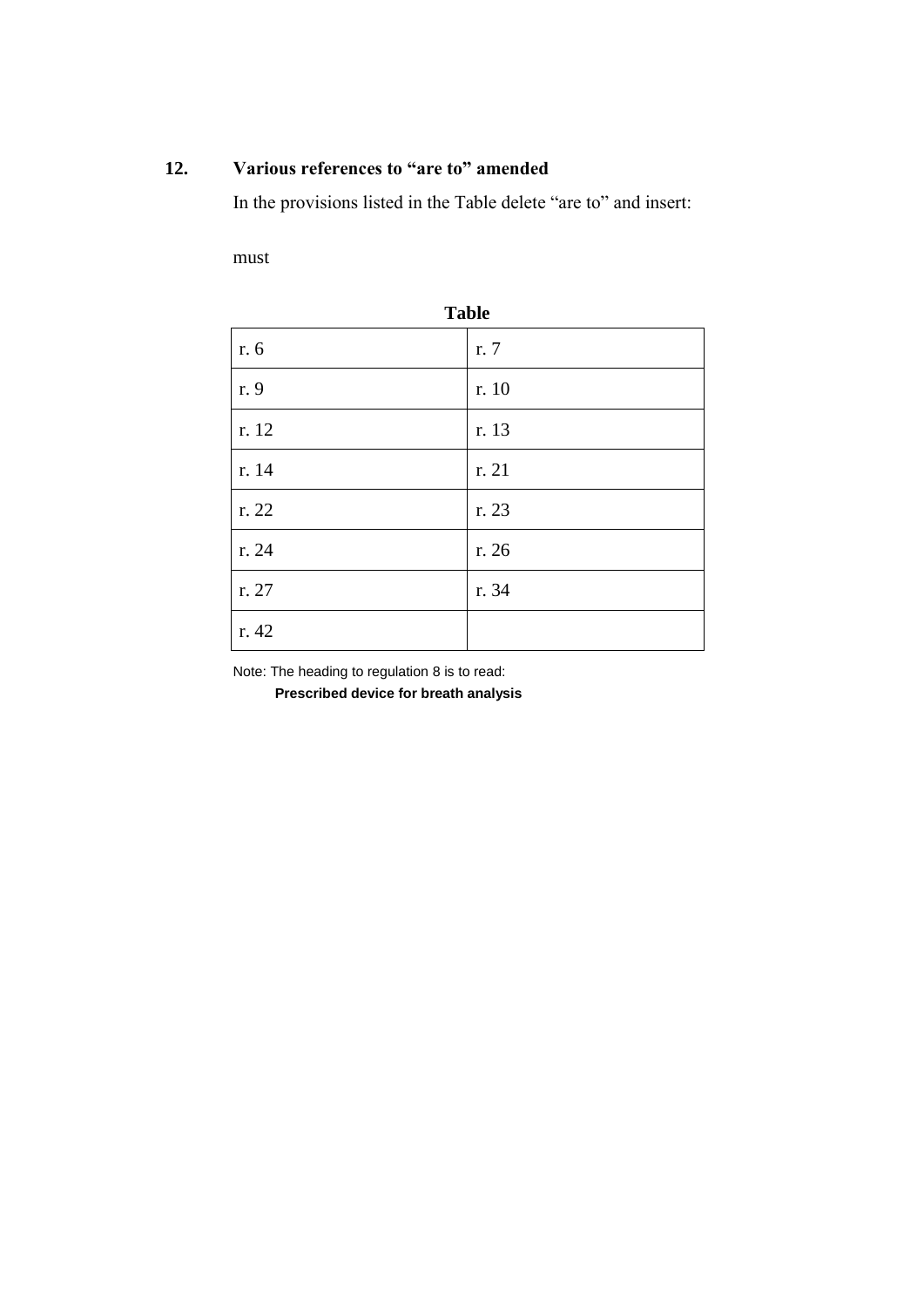# **Part 3 —** *Rail Safety National Law (WA) Regulations 2015* **amended**

#### **13. Regulations amended**

This Part amends the *Rail Safety National Law (WA) Regulations 2015*.

### **14. Regulation 25 amended**

In regulation 25 delete "*Act* (Northern Territory) on 25 March 2004" and insert:

*Act 1999* (Northern Territory), as in force from time to time (and published in the Northern Territory *Government Gazette* under that section),

# **15. Regulation 37 amended**

In regulation 37:

(a) in paragraph (b) delete "(fa)" and insert:

(faa)

(b) in paragraph (d) in the definition of *participating jurisdiction* delete "the Rail Safety National Law set out in the schedule to the *Rail Safety National Law (South Australia) Act 2012*;" and insert:

section 4(1) of the Rail Safety National Law;

- (c) after paragraph (d) insert:
	- (da) section  $4(1)$  as if the following definitions were inserted after the definition of *principal officer* —

*Rail Safety National Law* means *this Law* as defined in section 4(1) of the *Rail Safety National Law (WA)*;

*Regulator* has the same meaning as in section 4(1) of the Rail Safety National Law;

- (d) after paragraph (k) insert:
	- (ka) Schedule 1 clause  $4(2)(a)(iii)$  as if "revenue" law" were deleted and "rail safety law" substituted;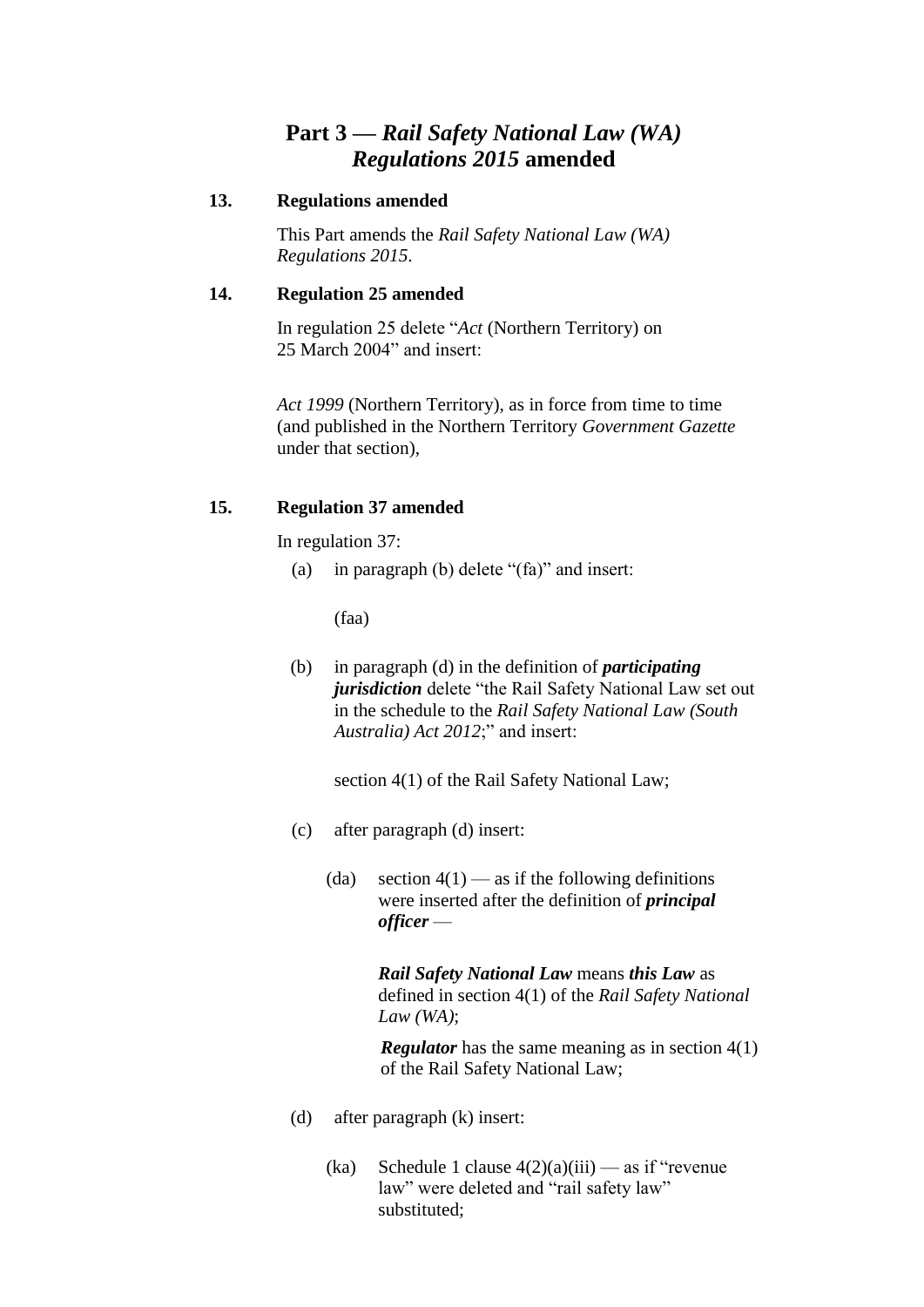- (kb) Schedule 1 clause  $4(2)(a)(iv)$  as if "or managing rail safety" were inserted after "public safety";
- (kc) Schedule 1 clause  $7(1)(c)(ii)(A)$  as if "the Government or to an agency" were deleted and "ONRSR or the Regulator" substituted;
- (kd) Schedule 1 clause  $9(1)(a)(ii)$  as if "including" by, or with, a committee of ONRSR," were inserted after "taken place,";
- (ke) Schedule 1 clause  $9(1)(a)$  as if "Minister or an agency" were deleted and "Minister, ONRSR or the Regulator" substituted;
- (kf) Schedule 1 clause  $13(1)(b)(i)$  as if "the Government or to an agency" were deleted and "ONRSR or the Regulator in a co-regulatory environment" substituted;
- (e) after paragraph (l) insert:
	- (la) Schedule  $1 -$  as if the following clauses were inserted after clause 19 —

#### **20—Exempt documents communicated between ONRSR or Regulator and Transport and Infrastructure Council and responsible Ministers etc.**

The following documents are exempt documents —

- (a) a document that contains information from a communication between ONRSR or the Regulator and either of the following —
	- (i) a member of the Transport and Infrastructure Council (or such other body that may, from time to time, be a body in substitution of the Council);
	- (ii) a government agency of a participating jurisdiction,

where the information relates to the business or proceedings of the Transport and Infrastructure Council (or substituted body);